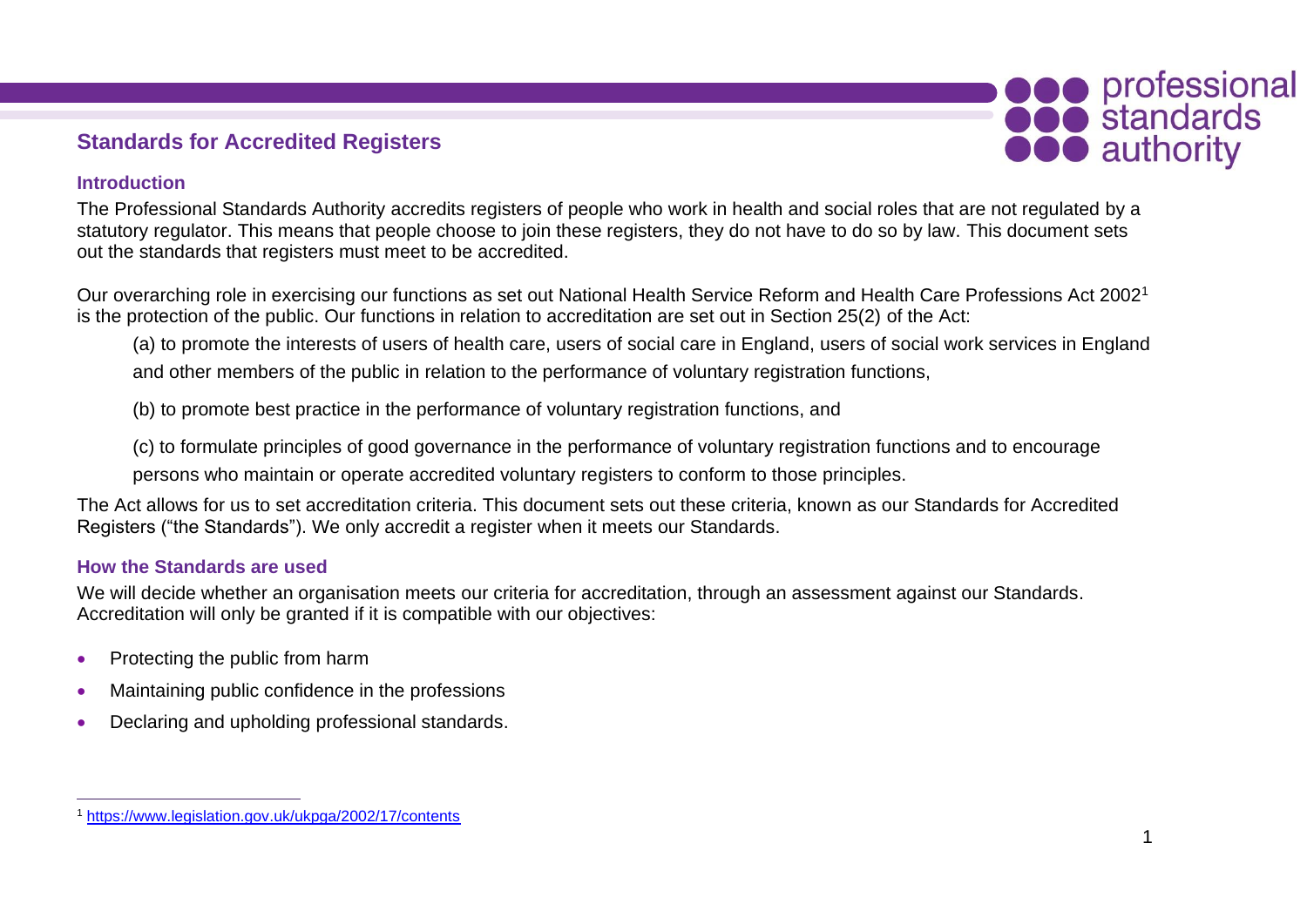A register will need to meet all the Standards to assure us that it can protect the public. All organisations, once accredited, will need to demonstrate that they continue to meet the Standards, through periodic assessment.

At initial application, Standard One must be met before an assessment can be carried out against the remaining Standards as it is fundamental to ensuring that accreditation would be in the public interest. We offer an initial assessment against this Standard for prospective registers - see our *Supplementary Guidance for Standard One* for more information on the process and our *Accreditation Fees Guidance* for more information on the fees.

The Standards are supplemented by further guidance and an evidence framework which describes the types of evidence we will consider and the minimum requirements for each Standard.

**The Standards**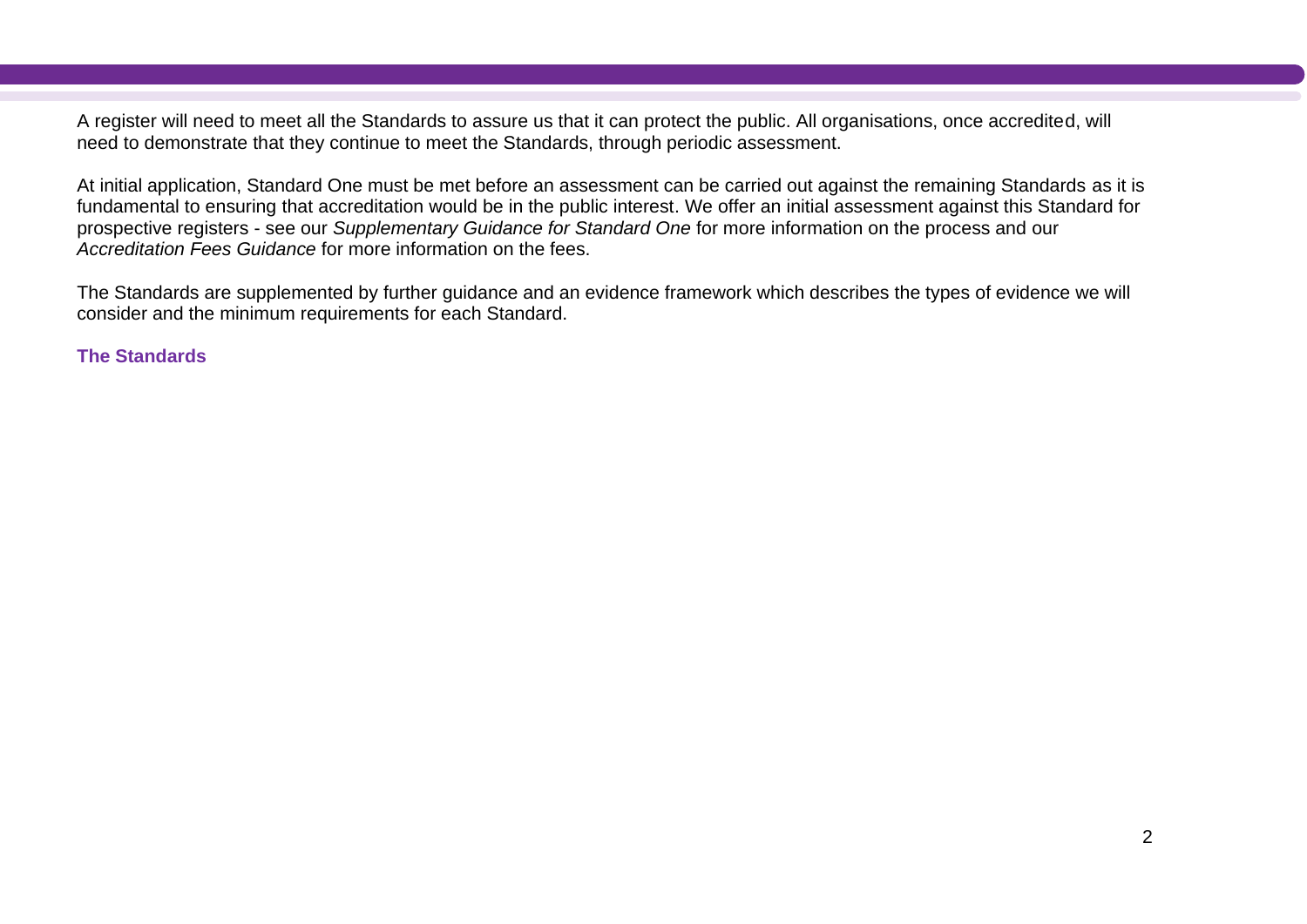| <b>Standard One:</b><br><b>Eligibility and</b><br>public interest | The organisation holds a register of people in health and/or social care roles that are not subject to statutory regulation.<br>The activities carried out by the registrants are likely to be beneficial to the health and/or wellbeing of the public, and<br>any harm is justifiable and mitigated.<br>1a) Eligibility of the register under our legislation<br>1b) Public interest considerations |
|-------------------------------------------------------------------|------------------------------------------------------------------------------------------------------------------------------------------------------------------------------------------------------------------------------------------------------------------------------------------------------------------------------------------------------------------------------------------------------|
| <b>Standard Two:</b><br><b>Management of the</b><br>register      | The organisation maintains and publishes an accurate register of those who meet its requirements including any<br>restrictions on their practice.<br>2a) The registration process<br>2b) The register                                                                                                                                                                                                |
| <b>Standard Three:</b><br><b>Standards for</b><br>registrants     | The organisation sets appropriate standards for competence, professional and ethical behaviour, and business<br>practice.<br>3a) Competence<br>3b) Professional behaviour<br>3c) Business practice                                                                                                                                                                                                   |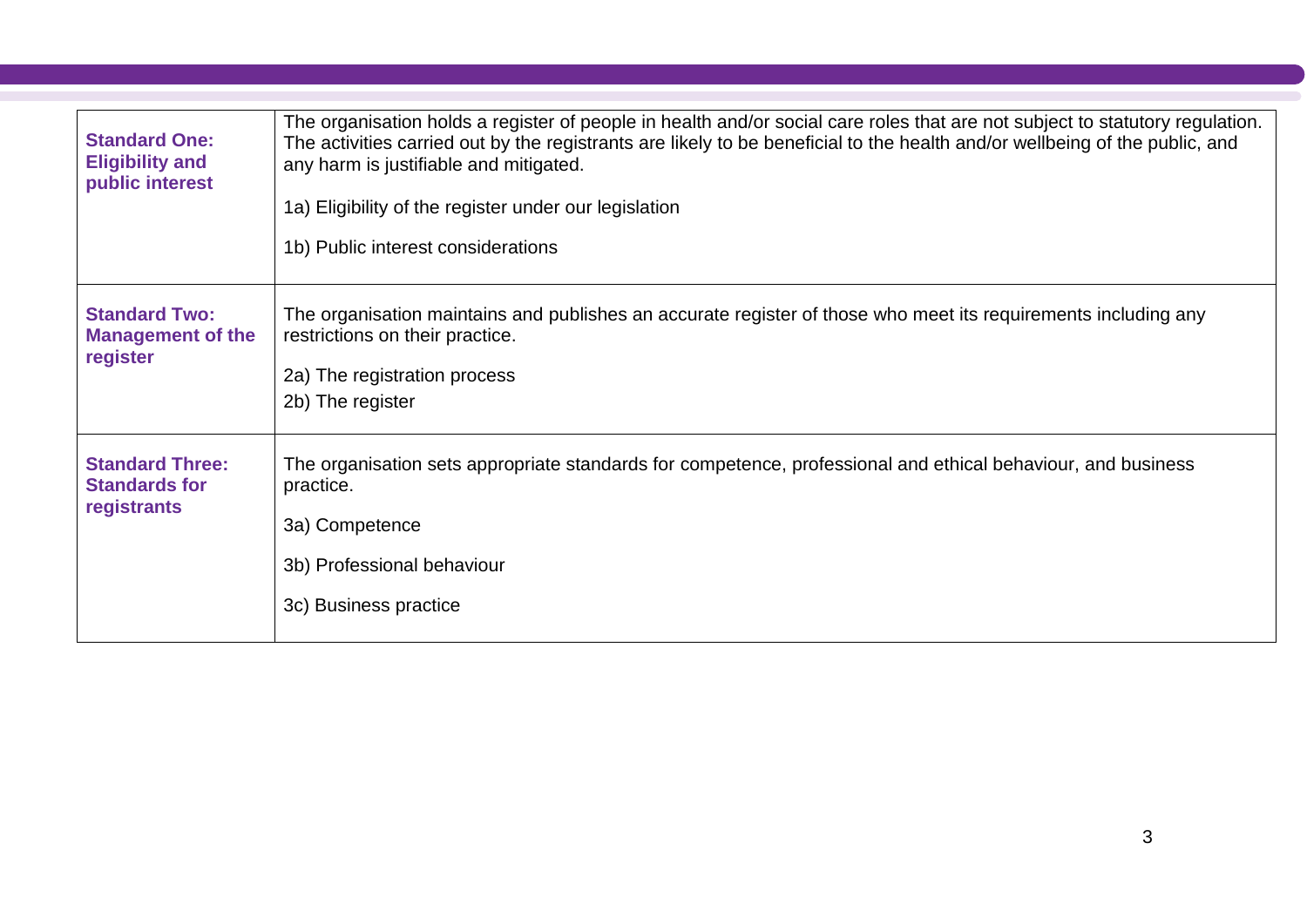| <b>Standard Four:</b><br><b>Education and</b><br>training                       | The organisation sets appropriate education standards for the role(s) registered and ensures that registrants can<br>identify when referral to another health or social care professional may be required.<br>4a) The regulator maintains up-to-date standards for education and training which are kept under review and prioritise<br>patient and service user care and safety.<br>4b) The register has a proportionate and transparent mechanism for assuring itself that the educational providers and<br>programmes it oversees or accepts are delivering students and trainees that meet the register's requirements for<br>registration, and takes action where its assurance activities identify concerns either about training or wider patient<br>safety.<br>4c) The register makes its education and training standards explicit and easily accessible to the public to enable all<br>those using the register to make informed decisions. |
|---------------------------------------------------------------------------------|-------------------------------------------------------------------------------------------------------------------------------------------------------------------------------------------------------------------------------------------------------------------------------------------------------------------------------------------------------------------------------------------------------------------------------------------------------------------------------------------------------------------------------------------------------------------------------------------------------------------------------------------------------------------------------------------------------------------------------------------------------------------------------------------------------------------------------------------------------------------------------------------------------------------------------------------------------|
| <b>Standard Five:</b><br><b>Complaints and</b><br>concerns about<br>registrants | The organisation has robust processes in place for ensuring that concerns about registrants are dealt with in a<br>transparent, timely, and fair way.<br>5a) Dealing with complaints and concerns<br>5b) Transparency of decisions and outcomes                                                                                                                                                                                                                                                                                                                                                                                                                                                                                                                                                                                                                                                                                                       |
| <b>Standard Six:</b><br><b>Governance</b>                                       | The governance of the organisation supports public protection and promotes transparency, integrity and accountability.<br>6a) Finance and organisational management<br>6b) Strategic leadership and accountability                                                                                                                                                                                                                                                                                                                                                                                                                                                                                                                                                                                                                                                                                                                                    |